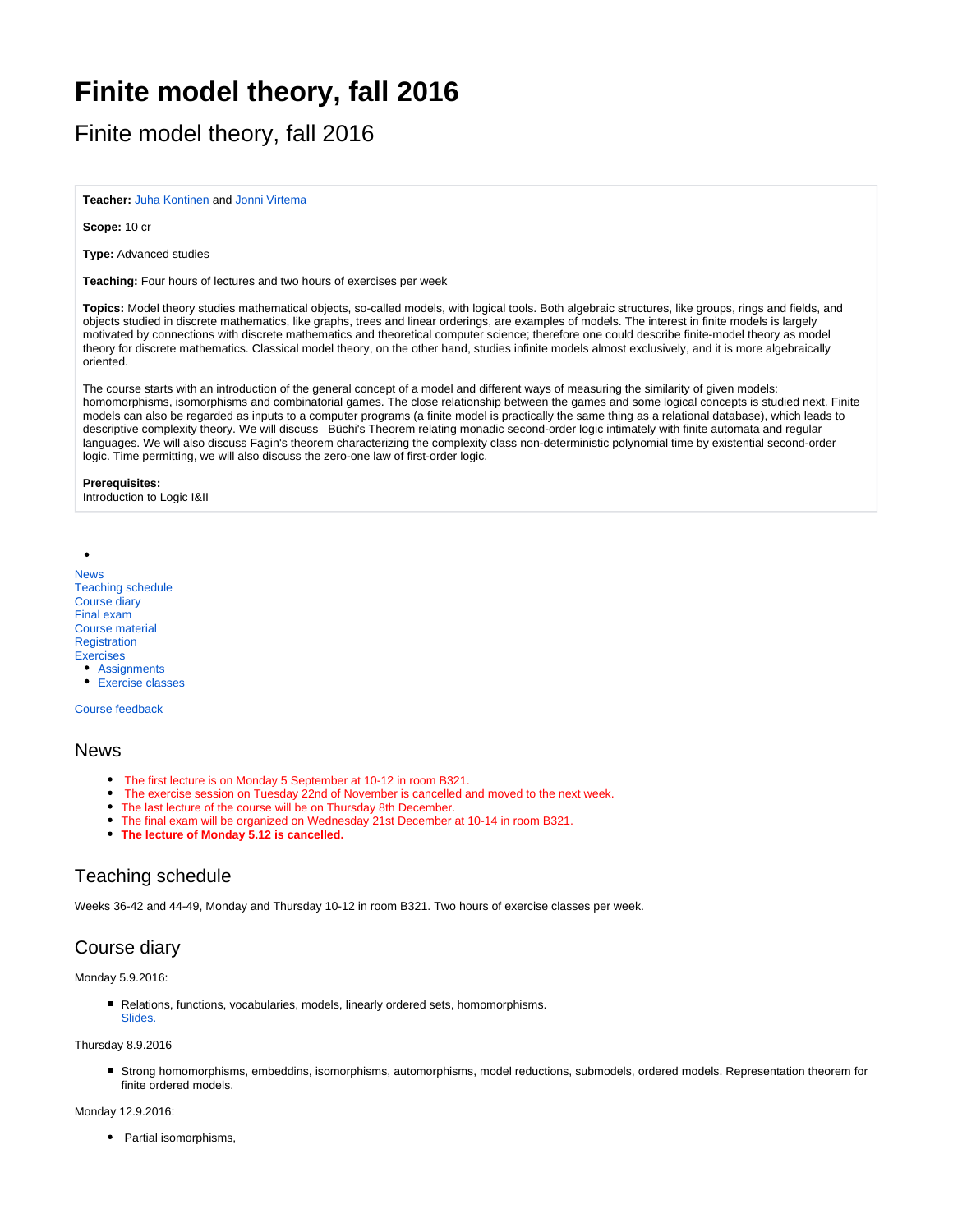Terms and atomic sentences.

#### Thursday 15.9.2016:

First-order sentences, and quantifier rank of a sentence.

#### Monday 19.9.2016:

• Infinitary logic and Fraïssé systems.

#### Thursday 22.9.2016:

Ehrenfeucht–Fraïssé game.

#### Monday 26.9.2016:

Equivalence of Fraïssé systems and Ehrenfeucht–Fraïssé games.

#### Thursday 29.9.2016:

• Partial isomorphisms up to k equals logical equivalence up to quantifier rank k.

#### Monday 3.10.2016:

• Pebble game and partial isomorphism up to k variables.

#### Thursday 6.10.2016:

- Partial isomorphisms up to k variables equals logical equivalence in the k-variable infinitary logic,
- Basic concepts of formal language theory.

#### Monday 10.10.2016:

Word models, finite automata, and invariance.

#### Thursday 13.10.2016:

- Any language L that is a union of equivalence classes of an invariance that has finitely many equivalence classes if recognizable by a finite automaton,
- Definability of languages by logics,
- Second-order logic.

#### Monday 17.10.2016:

- Fragments of second-order logic,
- Every language recognized by some finite automaton is definable in monadic  $\frac{1}{1}$

#### Thursday 20.10.2016:

Simulating monadic second-order logic by first-order logic in models with added structure.

#### Monday 31.10.2016:

- Completed the proof of Büchi's theorem,
- **Basics of Turing machines. We follow the textbook of Ebbinghaus and Flum (see [Notes.pdf\)](https://wiki.helsinki.fi/download/attachments/198313611/DC.pdf?version=1&modificationDate=1477984826837&api=v2).**

#### Thursday 3.11.2016:

- Complexity classes PTIME, NPTIME and PSPACE,
- Basics of fixed-point logics.

#### Monday 14 and Thursday 17.11.2016:

Logical characterization of PTIME, PSPACE and NPTIME by IFP, PFP, and existential second-order logic.

#### Monday 21.11.2015:

- Satisfiability, validity, and model checking problems. Decidability, undecidability, RE, and coRE.
- Normal form for the one-variable fragment of first-order logic. [Notes](http://esslli2009.labri.fr/documents/pratt-hartmann.pdf).

#### Thursday 24.11.2016:

- Normal form for the two-variable fragment of first-order logic.
- Types.

#### Monday 28.11.2016:

Finite model property of the two-variable fragment of first-order logic.

#### Thursday 1.12.2016: